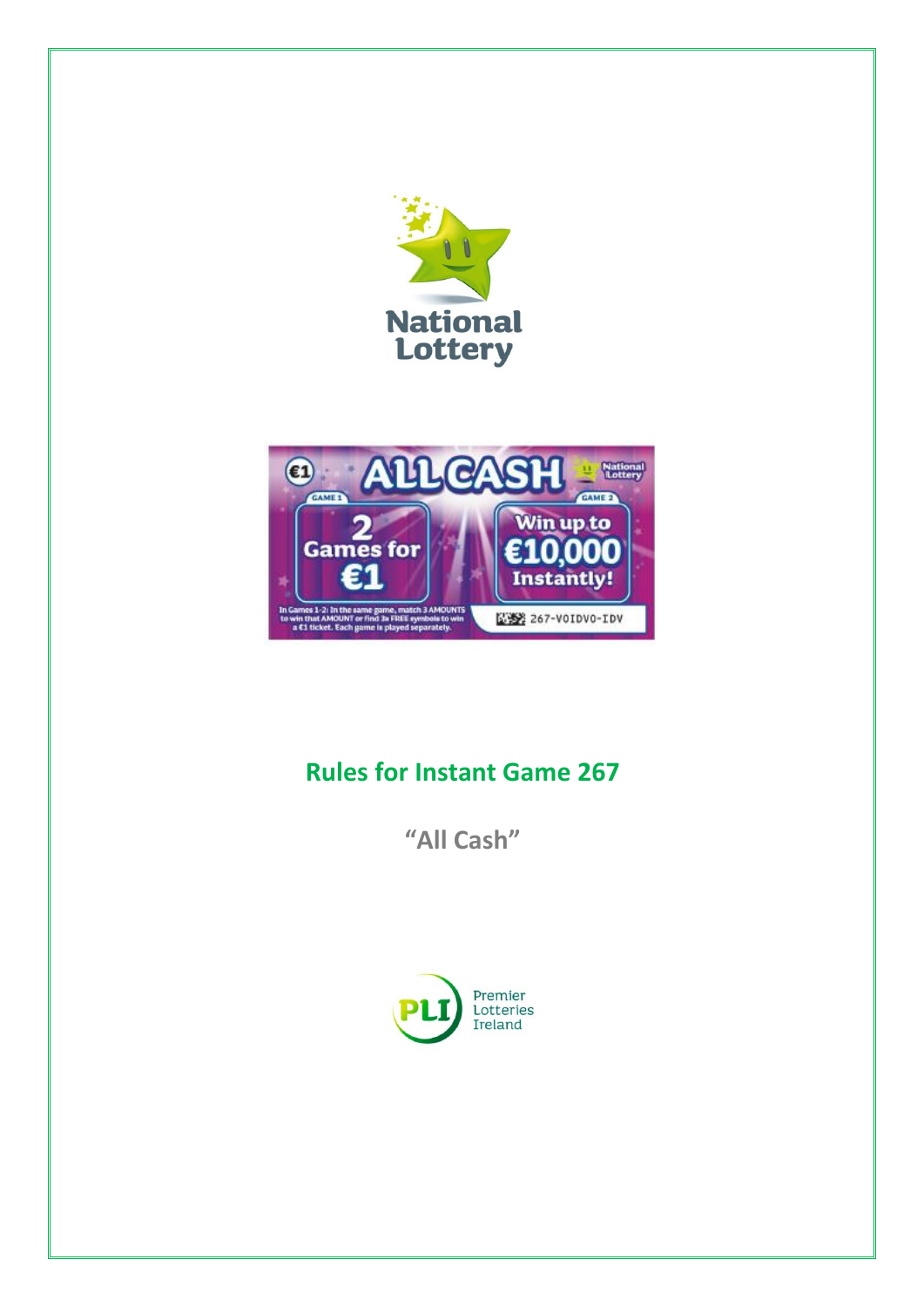**This page is deliberately blank.**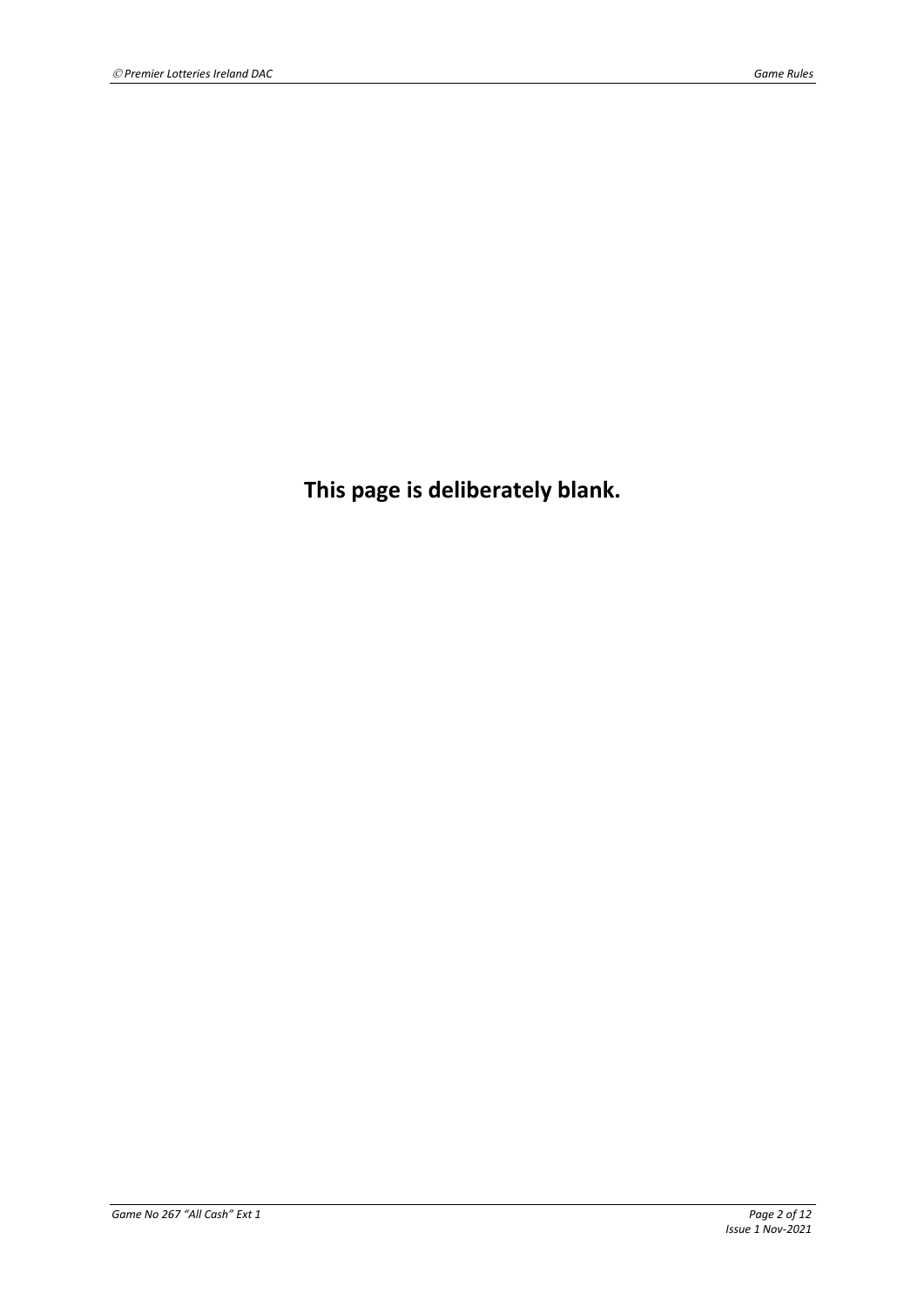## **The National Lottery**

## **Scheme No. 267**

## **Rules for Instant Game No. 267 "All Cash"**

The following sets forth the game rules for an instant lottery game (hereinafter known as "**All Cash**") which is to be operated by Premier Lotteries Ireland Designated Activity Company (hereinafter known as "the Company") as part of The National Lottery.

The game will commence on a date to be announced, and will continue until the official offsale date on 1<sup>st</sup> October, 2022.

The last date for the claiming of any Instant Prize in Game 267 All Cash is 30<sup>th</sup> December, 2022.

These game rules have been approved by the Regulator in accordance with Section 45 of The National Lottery Act 2013.

## **1. General**

- 1. These game rules are governed by The National Lottery Act 2013 and the General Rules for National Lottery Games.
- 2. The Company reserves the right to vary these game rules subject to the consent of the Regulator.
- 3. The official address to which correspondence must be sent is:

## **The National Lottery**

## **Abbey Street Lower**

## **Dublin 1**

4. A code of practice governing relations between participants in National Lottery games and the National Lottery is available to download from the National Lottery's website [www.lottery.ie.](http://www.lottery.ie/)

## **2. Definitions**

The following words and terms will have the following meanings unless the context clearly indicates otherwise:

- 1. **Act** means The National Lottery Act 2013.
- 2. **Bar-code** means the machine-readable arrangement of numbers and parallel lines of different widths printed on the back of each Ticket which can be electronically scanned.
- 3. **Book** means a batch of 200 fan folded Tickets bearing a common book number.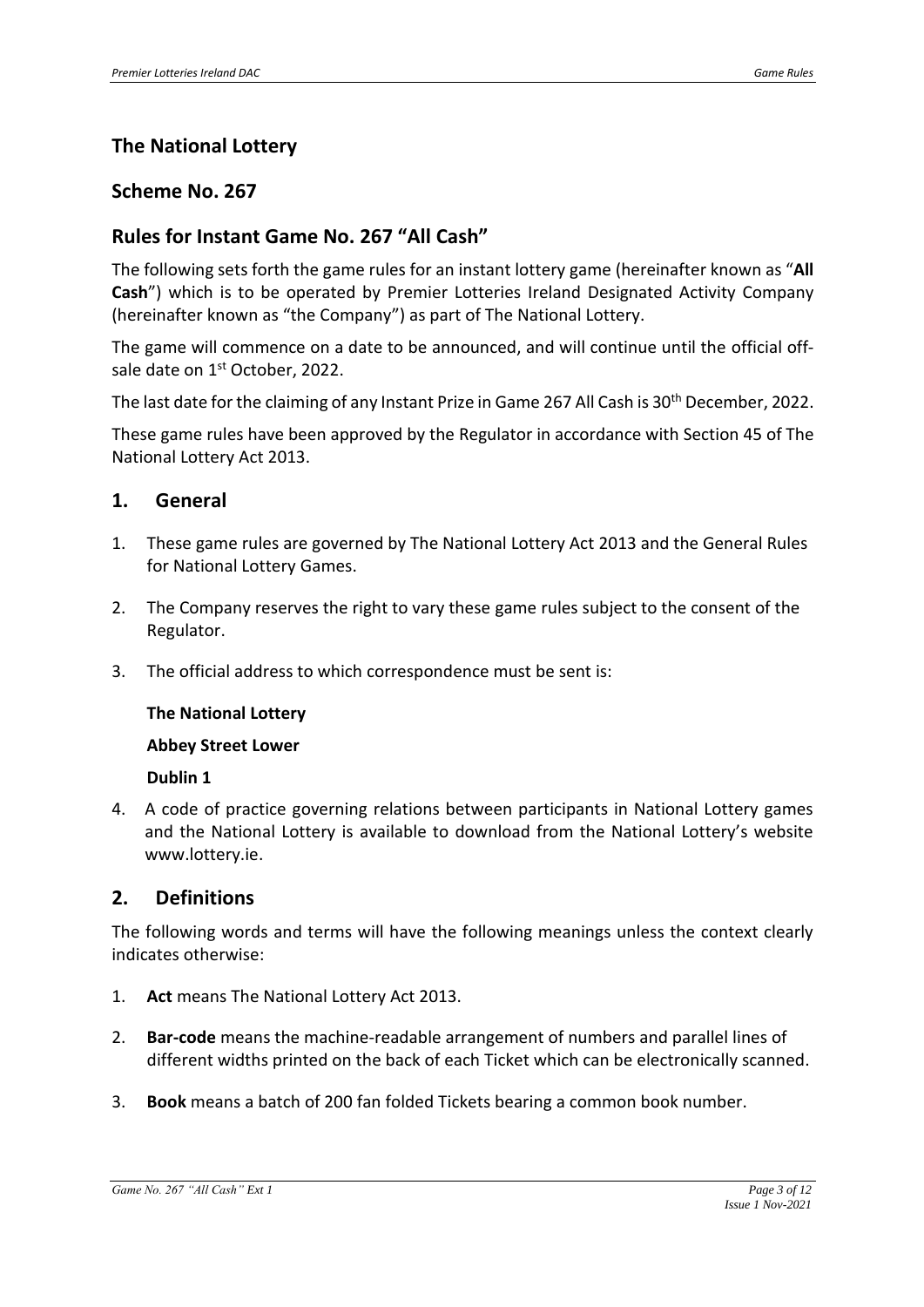- 4. **Chief Executive** means the person appointed by the Company for the time being to be its Chief Executive or any other person to whom the Chief Executive's authority is lawfully delegated.
- 5. **Data Matrix Bar-code** means the machine-readable arrangement of numbers and black and white cells printed on the front of the Ticket under the scratch-off covering which can be electronically scanned for the purposes of validation.
- 6. **Game/Book/Ticket Number** means the 12-character numeric code printed to show on the bottom of each Ticket below the scratch off area and on the back of each Ticket.
- 7. **Instant Prize** means:

## **Game 1**

The Instant Prize won when **FREE**<br>The Instant Prize won when **sheet** appears three times or three identical cash amounts appear in the Game 1 Play Area on a single Ticket.

## **Game 2**

The Instant Prize won when **FREE**<br>The Instant Prize won when **all appears three times or three identical cash amounts** appear in the Game 2 Play Area on a single Ticket.

- 8. **Play Area** means the two latex-covered panels on the front of the Ticket designated "GAME 1" and "GAME 2".
- 9. **Play Symbols** mean the cash amounts or symbol/symbols which appear in the Play Areas, along with their matching captions. These cash amounts, symbol/symbols **FREE**<br>share and captions will be derived from the following set :

FREE €2 £11 €5 €8 €10 €20 €110 €50 €100 €1000

- 10. **Regulator** means the person appointed as Regulator of the National Lottery under Section 7 of the Act or the Minister acting under Section 8 of the Act.
- 11. **Retail Sales Agent** means a person(s), corporate body or partnership appointed by the Company to be a National Lottery sales agent at specified location(s) under Section 42 of the Act.
- 12. **The Company** means Premier Lotteries Ireland Designated Activity Company.
- 13. **The Minister** means the minister for Public Expenditure and Reform or his successor in title.
- 14. **Ticket** means a National Lottery **All Cash** Ticket.
- 15. **Validation/Security Number** means the multi-digit numeric code which appears underneath the removable covering on the front of the Ticket and enables validation.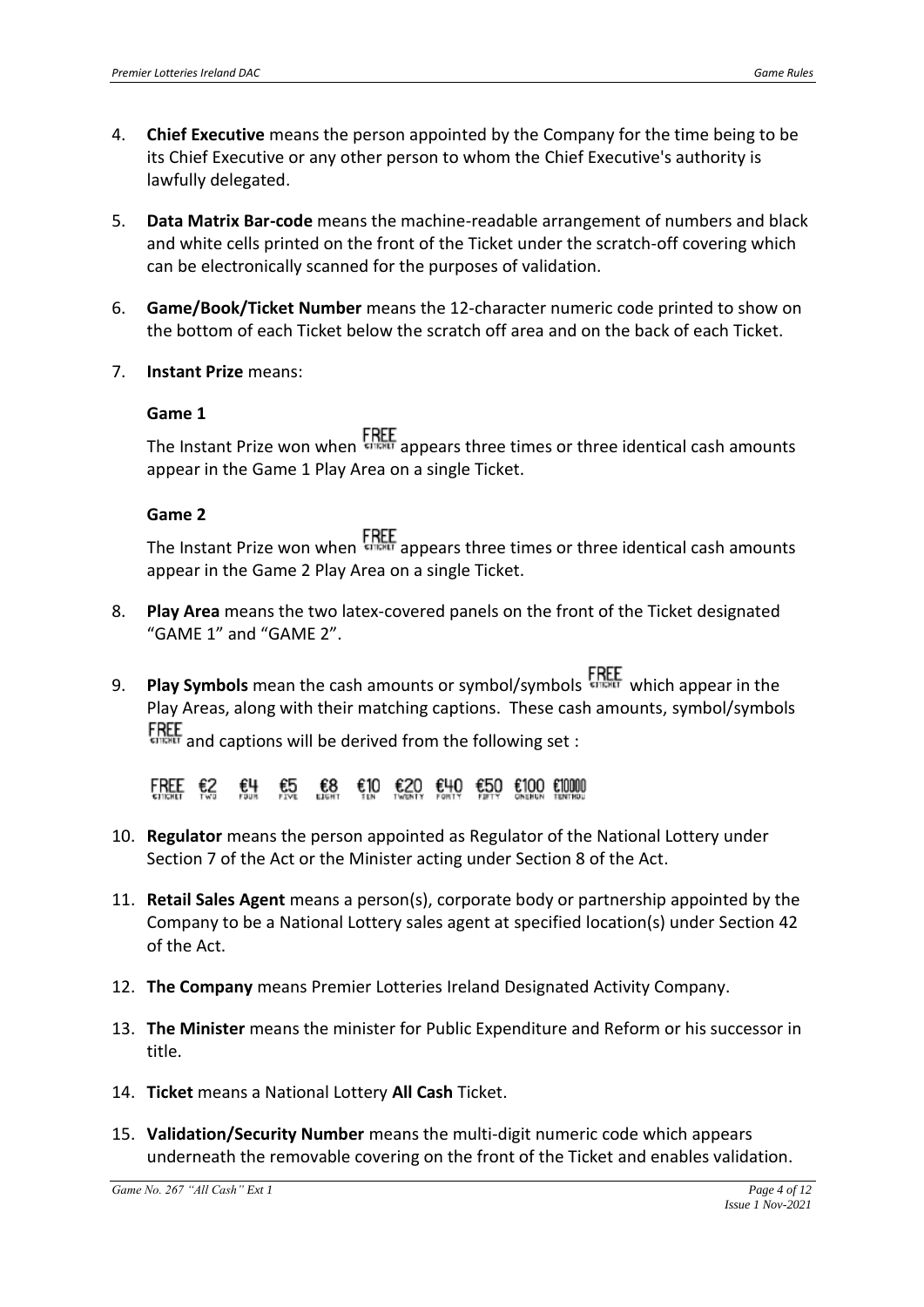16. **Weighted Average Prize Percentage** means the percentage value of all Tickets as expressed in section 12.3 of these Game Rules.

## **3. Governing Law and Rules**

In purchasing a Ticket, the Purchaser agrees to abide by the Law of Ireland, the Act, The General Rules for National Lottery Games, and these Game Rules.

## **4. Ticket Price**

The price of an **All Cash** Ticket will be €1.

## **5. Purchase and Prize Restrictions**

No Ticket shall be purchased by, and no Instant Prize shall be paid to, any officer or employee of the Company or any contractor or sub-contractor involved in the production of **All Cash** Tickets or any other person prohibited by the Act from purchasing, owning, or claiming on a Ticket.

## **6. Prosecution**

Any person who alters or attempts to alter a Ticket with a view to obtaining an Instant Prize, or any person who purchases, owns, or claims on a Ticket and is not entitled to do so, is liable to criminal prosecution.

## **7. Retail Sales Agent Conduct**

- 1. Retail Sales Agents are prohibited from exchanging books with other Retail Sales Agents.
- 2. Prior to payment of any Instant Prize, Retail Sales Agents must verify the win through the central validation system.
- 3. Retail Sales Agents are prohibited by law from selling National Lottery Tickets to persons under 18 years of age.

## **8. Determination of Prize Winners**

## **Game 1**

<sup>€</sup> 10000 [1000]<br>1. The owner of a Ticket containing three identical TENTHOU symbols in the Game 1 Play Area on a single Ticket shall be entitled to an Instant Prize of €10,000.

<sup>2</sup>. The owner of a Ticket containing three identical divertion symbols in the Game 1 Play Area on a single Ticket shall be entitled to an Instant Prize of €100.

3. The owner of a Ticket containing three identical FIFTY symbols in the Game 1 Play Area on a single Ticket shall be entitled to an Instant Prize of €50.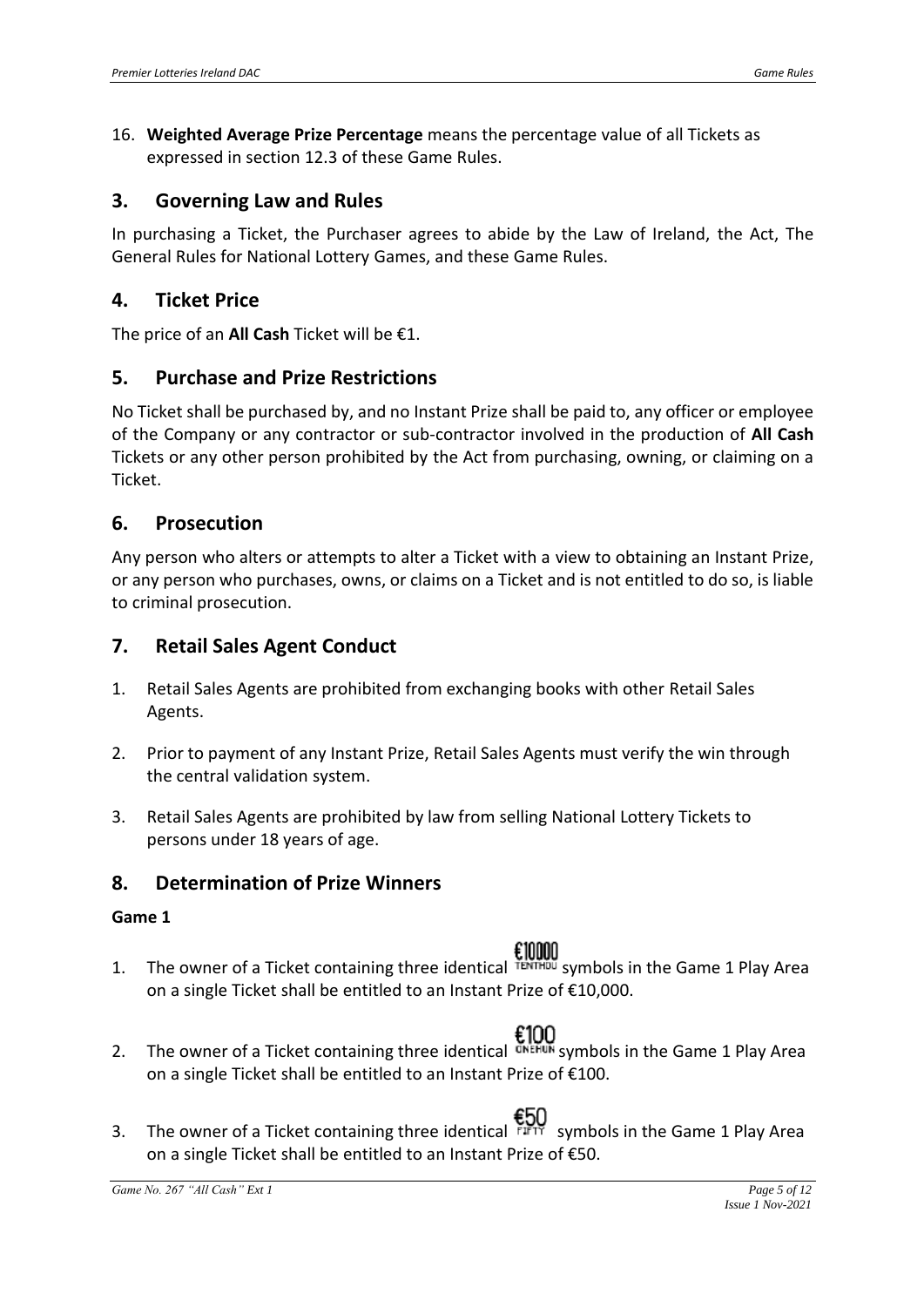4. The owner of a Ticket containing three identical  $\mathbf{f}^{\text{U}}$  symbols in the Game 1 Play Area on a single Ticket shall be entitled to an Instant Prize of €40.

5. The owner of a Ticket containing three identical TWENTY symbols in the Game 1 Play Area on a single Ticket shall be entitled to an Instant Prize of €20

6. The owner of a Ticket containing three identical  $\bigoplus_{T \in \mathbb{N}}^{\infty}$  symbols in the Game 1 Play Area on a single Ticket shall be entitled to an Instant Prize of €10.

<sup>€8</sup><br>7. The owner of a Ticket containing three identical EIGHT symbols in the Game 1 Play Area on a single Ticket shall be entitled to an Instant Prize of €8.

# 8. The owner of a Ticket containing three identical  $E_{\text{TV}}^{\text{E}}$  symbols in the Game 1 Play Area on a single Ticket shall be entitled to an Instant Prize of €5.

- €4<br>9. The owner of a Ticket containing three identical F<sup>our</sup> symbols in the Game 1 Play Area on a single Ticket shall be entitled to an Instant Prize of €4.
- 10. The owner of a Ticket containing three identical  $\overline{t}Z$  symbols in the Game 1 Play Area on a single Ticket shall be entitled to an Instant Prize of €2.
- 11. The owner of a Ticket containing the Play Symbol **ENCL**<br>11. The owner of a Ticket containing the Play Symbol **ETHCL** Play Area on a single Ticket shall be entitled to an Instant Prize of a free National Lottery scratch card with a retail price of €1. The choice of National Lottery scratch card available will depend on those on sale at the date of claim. Full details of each National Lottery scratch card, including the prize pay out, can be found in the rules for the relevant National Lottery scratch card. Retail Sales Agents may award a €1.00 cash prize in lieu of a €1.00 National Lottery Scratch Card.
- 12. The owner of a Ticket can win once in the Game 1 Play Area.

## **Game 2**

1. The owner of a Ticket containing three identical TENTHOU symbols in the Game 2 Play Area on a single Ticket shall be entitled to an Instant Prize of €10,000.

## €100

2. The owner of a Ticket containing three identical CREE Symbols in the Game 2 Play Area on a single Ticket shall be entitled to an Instant Prize of €100.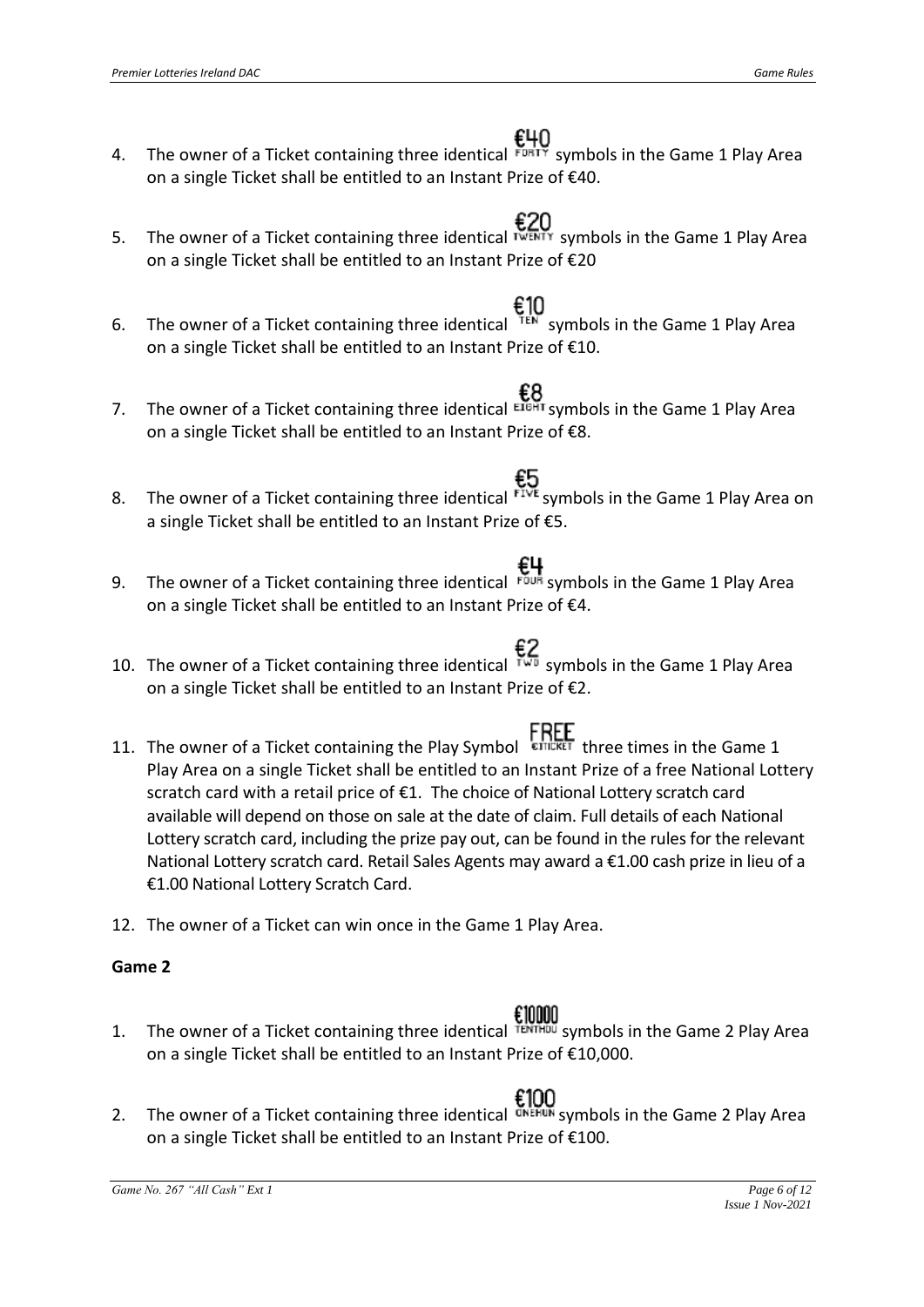- 3. The owner of a Ticket containing three identical  $\epsilon$ 50 symbols in the Game 2 Play Area on a single Ticket shall be entitled to an Instant Prize of €50.
- 4. The owner of a Ticket containing three identical  $\mathbf{f}_{\text{DRTY}}^{\text{H}}$  symbols in the Game 2 Play Area on a single Ticket shall be entitled to an Instant Prize of €40.

5. The owner of a Ticket containing three identical TWENTY symbols in the Game 2 Play Area on a single Ticket shall be entitled to an Instant Prize of €20

6. The owner of a Ticket containing three identical  $\vec{f}$ <sup>th</sup> symbols in the Game 2 Play Area on a single Ticket shall be entitled to an Instant Prize of €10.

<sup>€</sup>8<br>7. The owner of a Ticket containing three identical EIGHT symbols in the Game 2 Play Area on a single Ticket shall be entitled to an Instant Prize of €8.

8. The owner of a Ticket containing three identical  $F^{\text{IVE}}$  symbols in the Game 2 Play Area on a single Ticket shall be entitled to an Instant Prize of €5.

9. The owner of a Ticket containing three identical  $\mathbf{H}$  symbols in the Game 2 Play Area on a single Ticket shall be entitled to an Instant Prize of €4.

10. The owner of a Ticket containing three identical  $\overline{t}Z$  symbols in the Game 2 Play Area on a single Ticket shall be entitled to an Instant Prize of €2.

- **11.** The owner of a Ticket containing the Play Symbol **EREE**<br>11. The owner of a Ticket containing the Play Symbol **ETHE** Play Area on a single Ticket shall be entitled to an Instant Prize of a free National Lottery scratch card with a retail price of €1. The choice of National Lottery scratch card available will depend on those on sale at the date of claim. Full details of each National Lottery scratch card, including the prize pay out, can be found in the rules for the relevant National Lottery scratch card. Retail Sales Agents may award a €1.00 cash prize in lieu of a €1.00 National Lottery Scratch Card.
- 12. The owner of a Ticket can win once in the Game 2 Play Area.
- 13. The owner of a Ticket can win up to two times on a single All Cash Ticket.

## **9. Ticket Validation**

To be a valid **All Cash** National Lottery Ticket the following conditions must be met: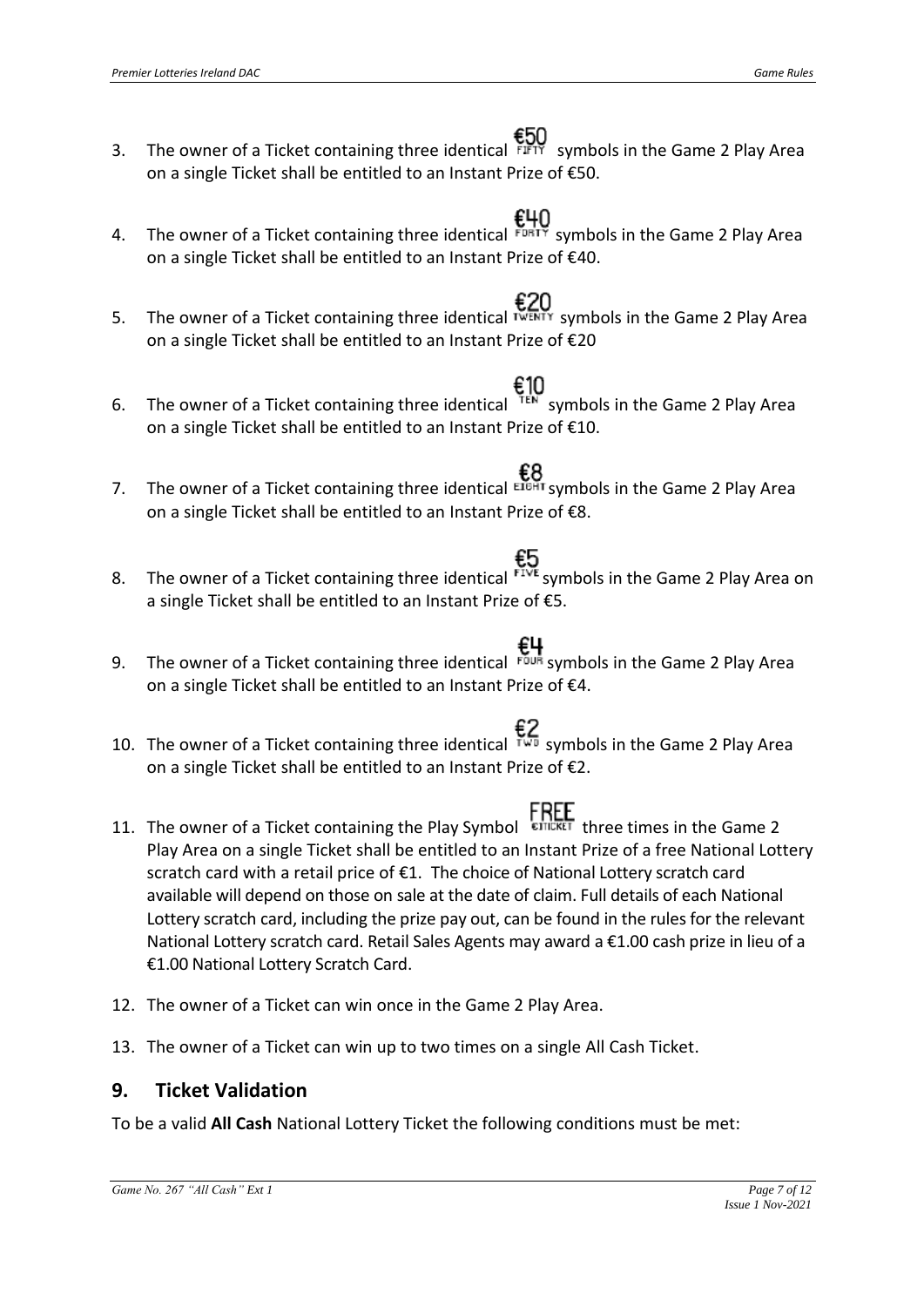- 1. Exactly twelve Play Symbols and their correct captions must appear in the Game 1 and the Game 2 Play Areas.
- 2. Each of the twelve Play Symbols must be spelt out in their correct captions underneath, and each of these symbols must be paired with its correct caption.
- 3. Each of the twelve Play Symbols and its caption must be present in its entirety, must be fully legible, and must be printed in grey/black ink.
- 4. The Validation/Security Number must be present in its entirety, must be fully legible, must be printed in grey/black ink and must correspond, using the Company's codes, to the apparent Play Symbols on the Ticket.
- 5. The Ticket must be fully intact.
- 6. The Game/Book/Ticket Number must be present in its entirety, must be fully legible, and must be printed in grey/black ink.
- 7. The Bar-code must be present in its entirety, must be readable and must be printed in grey/black ink.
- 8. The Data Matrix Bar-code must be present in its entirety, must be readable and must be printed in grey/black ink.
- 9. The Ticket must not be mutilated, altered, unreadable, or tampered with in any manner.
- 10. The Ticket must not be counterfeit in whole or in part.
- 11. The Ticket must have been purchased through an authorised Retail Sales Agent before the official close of Game.
- 12. The Ticket must have been issued by the Company in an authorised manner.
- 13. The Ticket must not be stolen.
- 14. The Play Symbols, Game/Book/Ticket Number and Validation/Security Number must be right-side-up and not reversed in any manner.
- 15. The Ticket must be complete, not blank, or partially blank, must not have a hole punched through it, must not be miscut, must not be marked void, and must have exactly twelve Play Symbols and exactly twelve correct captions, exactly one Validation/Security Number and exactly one Game/Book/Ticket Number on both the front and the back.
- 16. The Validation/Security Number of all winning Tickets must appear on the Company's official file, and only one Instant Prize payment will be made on any individual winning Ticket.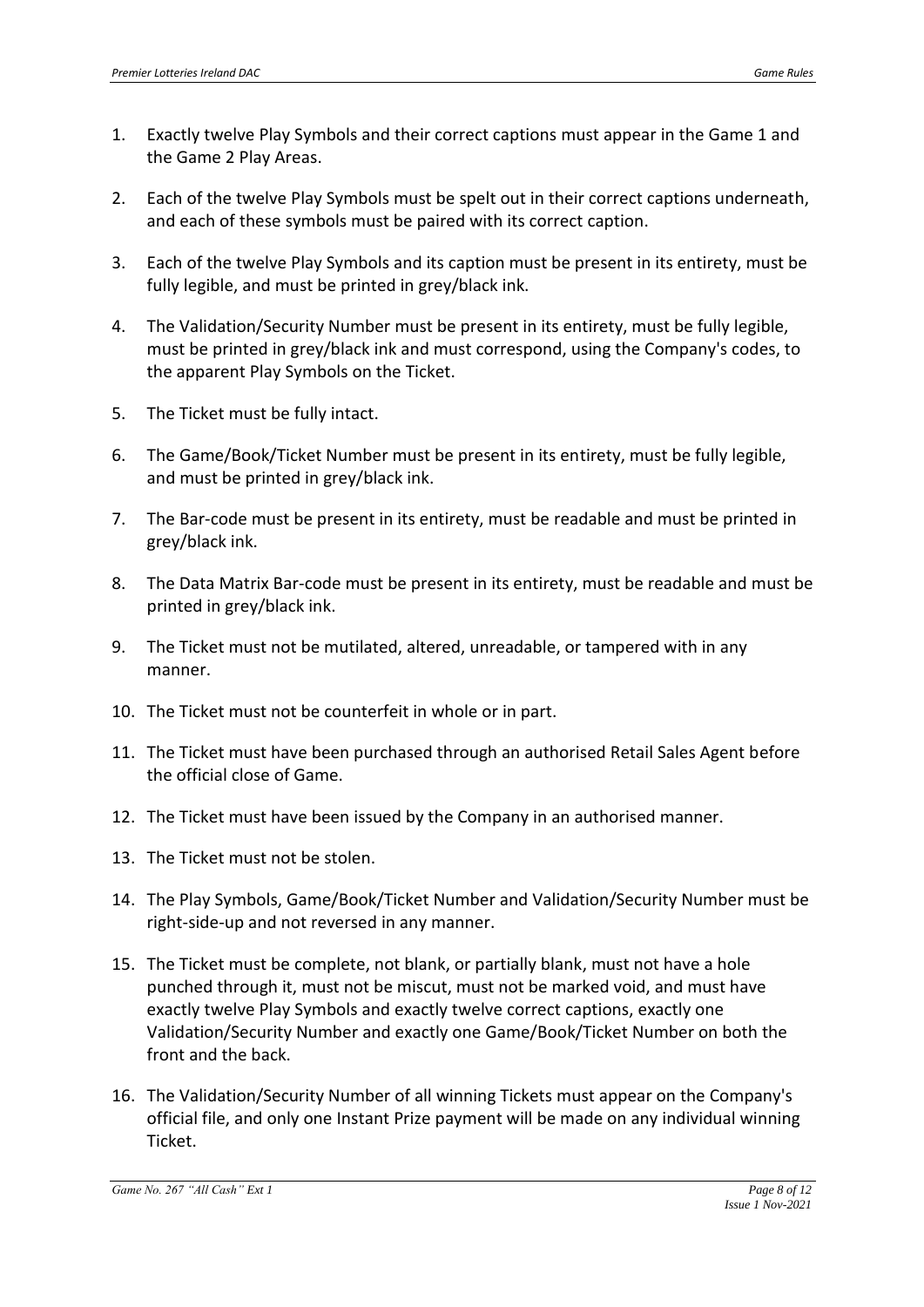- 17. The Ticket must not be misregistered, defective, or produced in error.
- 18. Each of the Play Symbols and its caption appearing on the Ticket must be printed in accordance with the official font schedule for Game 267 All Cash as agreed between the Company and the Ticket manufacturer.
- 19. The captions associated with the Play Symbols must each be printed in accordance with the official font schedule for Game 267 All Cash as agreed between the Company and the Ticket manufacturer.
- 20. The Validation/Security Number must be printed in accordance with the official font schedule for Game 267 All Cash as agreed between the Company and the Ticket manufacturer.
- 21. The Game/Book/Ticket Number must be printed in accordance with the official font schedule for Game 267 All Cash as agreed between the Company and the Ticket manufacturer.
- 22. The display printing must not be irregular in any respect.
- 23. The Ticket must pass all additional confidential validation tests of the Company. Any Ticket not passing all the validation tests mentioned is void and is ineligible for any Instant Prize. In all cases of doubt, the decision of the Company will be final and binding. However, the Company may, at its discretion, replace an invalid Ticket with an unplayed Ticket or Tickets. Should a defective Ticket be purchased, the only responsibility of the Company shall be the replacement of the defective Ticket with an unplayed Ticket of equivalent sales price.

## **10. Ticket Responsibility**

- 1. The Company will not be responsible for lost or stolen Tickets.
- 2. The Company will not be responsible for Tickets redeemed in error for a lower Instant Prize at a Retail Sales Agent location. In the event that the matter cannot be resolved directly with the relevant Retail Sales Agent, then the winner can contact the Company requesting that the Company follow up with the Retail Sales Agent, as appropriate.
- 3. The Company shall not be obliged to pay any Instant Prizes which are not claimed on or before 30<sup>th</sup> December, 2022.
- 4. Where a winning Ticket is presented either to the Company or its authorised Retail Sales Agent by a person other than the purchaser and the Ticket passes all the Company's validation tests, the payment of the Instant Prize shall discharge the Company from any liability to the purchaser. In all other cases, the Company will be discharged from any liability after payment of Instant Prizes.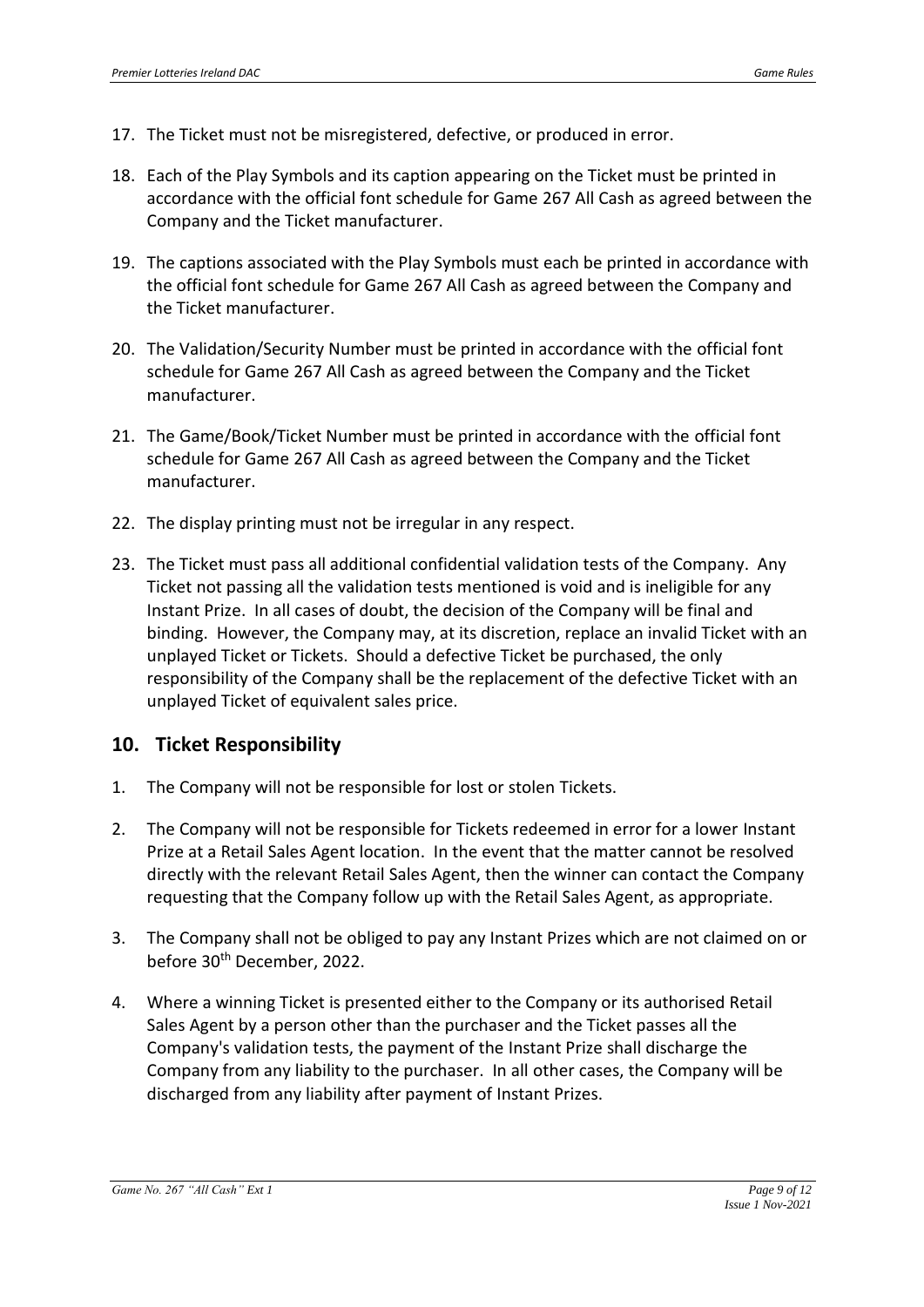## **11. Payment of Prizes**

- 1. Instant Prizes of a FREE €1 Ticket, €2, €4, €5, €8, €10, €20, €40, €50 and €100 may be redeemed:
	- a) in exchange for a completed winning Ticket and following Ticket validation procedure at:
		- any Retail Sales Agent; and
		- all Prize Claim Centre Agents; and
		- National Lottery Headquarters: or
	- b) by posting the signed Ticket complete with name and address to the Company's headquarters at the claimant's sole risk.
- 2. Instant Prizes of €10,000 may be redeemed:
	- a) in exchange for a completed winning Ticket and following Ticket validation procedure at all Prize Claim Centre Agents; or
	- b) in exchange for a completed winning Ticket and following Ticket validation procedure in person at the Company's headquarters; or
	- c) by posting the Ticket, together with a completed claim form and a copy of suitable Photo ID (e.g. current passport, current driving licence etc.), to the Company's headquarters at the claimant's sole risk.
- 3. A list of the Prize Claim Centre Agents is available at www.lottery.ie
- 4. Instant Prizes must be claimed within 90 days of the announced end of the game.
- 5. The Company will be discharged from any liability after payment or posting of Instant Prizes.
- 6. The official off-sale date for Game 267 All Cash is  $1<sup>st</sup>$  October, 2022.
- 7. The last date for the claiming of any Instant Prize in Game 267 All Cash is  $30<sup>th</sup>$ December, 2022 (90 days after the official game end date) and any unclaimed Instant Prizes will be forfeited after this date. The unclaimed prize money shall be allocated to a special reserve fund to be utilised by the Company in accordance with the National Lottery Licence.

## **12. Instant Prizes**

1. The total number of Instant Prize winning Tickets in the game as designed, including free Tickets, shall be no less than 2,013,486.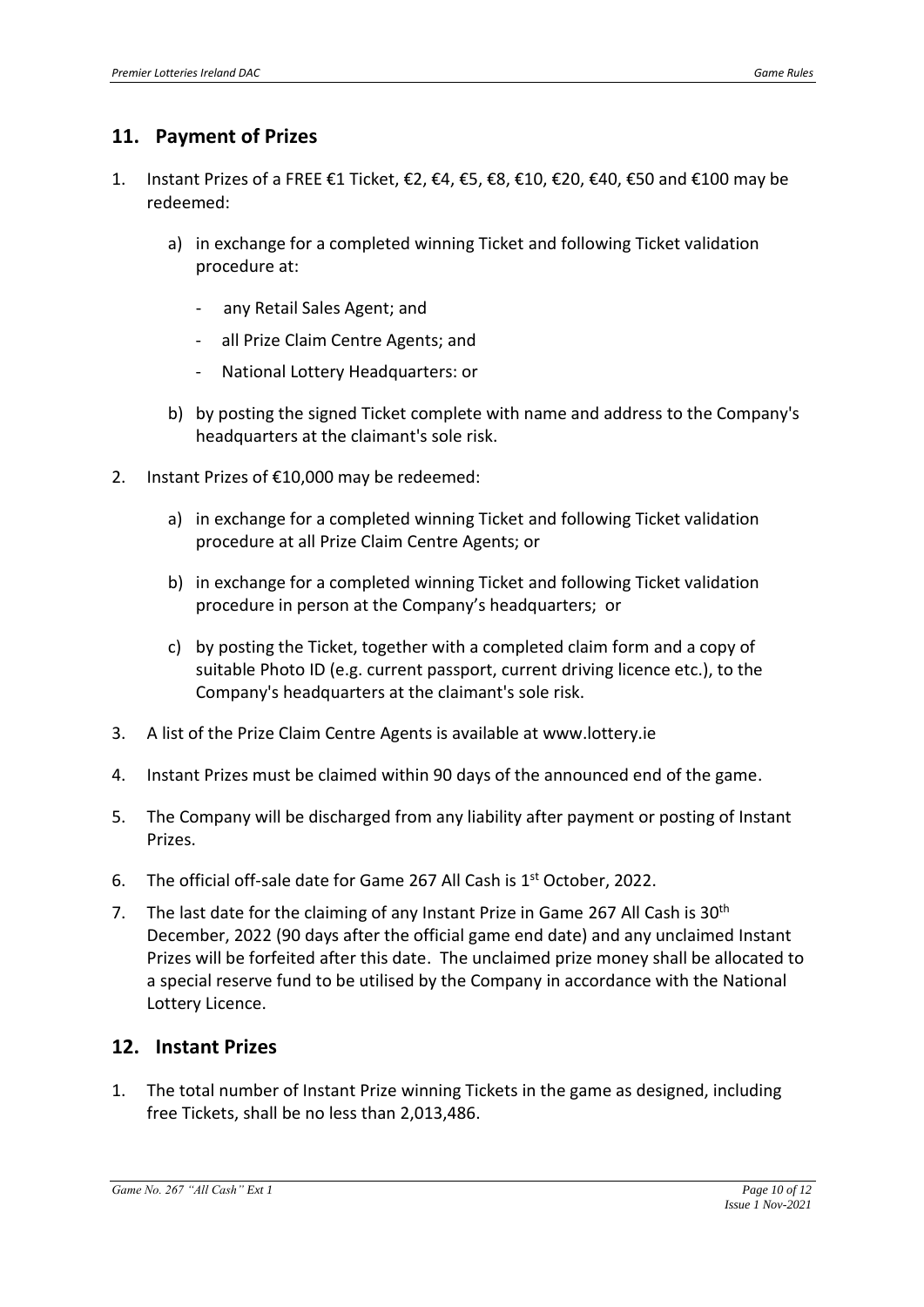- 2. The total number of cash Instant Prize winning Tickets in the game as designed, shall be no less than 1,518,486.
- 3. The total value of all Instant Prizes that are available to win in the game represents:
	- a) 62.20% of the value of all Tickets in the game including Free Tickets; and
	- b) 60% of the value of all Tickets in the game excluding Free Tickets,

in each case being the Weighted Average Prize Percentage.

- 4. The odds of winning an Instant Prize, including a free €1 Ticket, are 1 in 4.47 on average.
- 5. The odds of winning a money Instant Prize are 1 in 5.93 on average.
- 6. At time of purchase some Instant Prizes may have already been won.

|  | 13. Prize Amounts, Number of Prizes and Odds |  |  |  |
|--|----------------------------------------------|--|--|--|
|--|----------------------------------------------|--|--|--|

| <b>Prize</b><br><b>Amount</b> | <b>Description</b>    | Approximate<br>Odds 1 in | No. of Winners in<br>Game | No. of Tickets in<br>Game 9,000,000 |
|-------------------------------|-----------------------|--------------------------|---------------------------|-------------------------------------|
| FREE €1<br><b>TICKET</b>      | <b>FREE €1 TICKET</b> | 18.18                    | 495,000                   |                                     |
| €2                            | $\epsilon$ 2          | 8.68                     | 1,036,500                 |                                     |
| €4                            | €2 + €2               | 55.56                    | 162,000                   |                                     |
| €4                            | €4                    | 55.56                    | 162,000                   |                                     |
| $\epsilon$                    | £5                    | 187.50                   | 48,000                    |                                     |
| €8                            | €4 + €4               | 375.00                   | 24,000                    |                                     |
| $\mathfrak{k}8$               | €8                    | 500.00                   | 18,000                    |                                     |
| €10                           | €5 + €5               | 1,500.00                 | 6,000                     |                                     |
| €10                           | €10                   | 333.33                   | 27,000                    |                                     |
| €20                           | €10 + €10             | 535.71                   | 16,800                    |                                     |
| €20                           | €20                   | 576.92                   | 15,600                    |                                     |
| €40                           | €20+€20               | 8,571.43                 | 1,050                     |                                     |
| €40                           | €40                   | 12,000.00                | 750                       |                                     |
| €50                           | €50                   | 15,000.00                | 600                       |                                     |

*Game No. 267 "All Cash" Ext 1 Page 11 of 12*